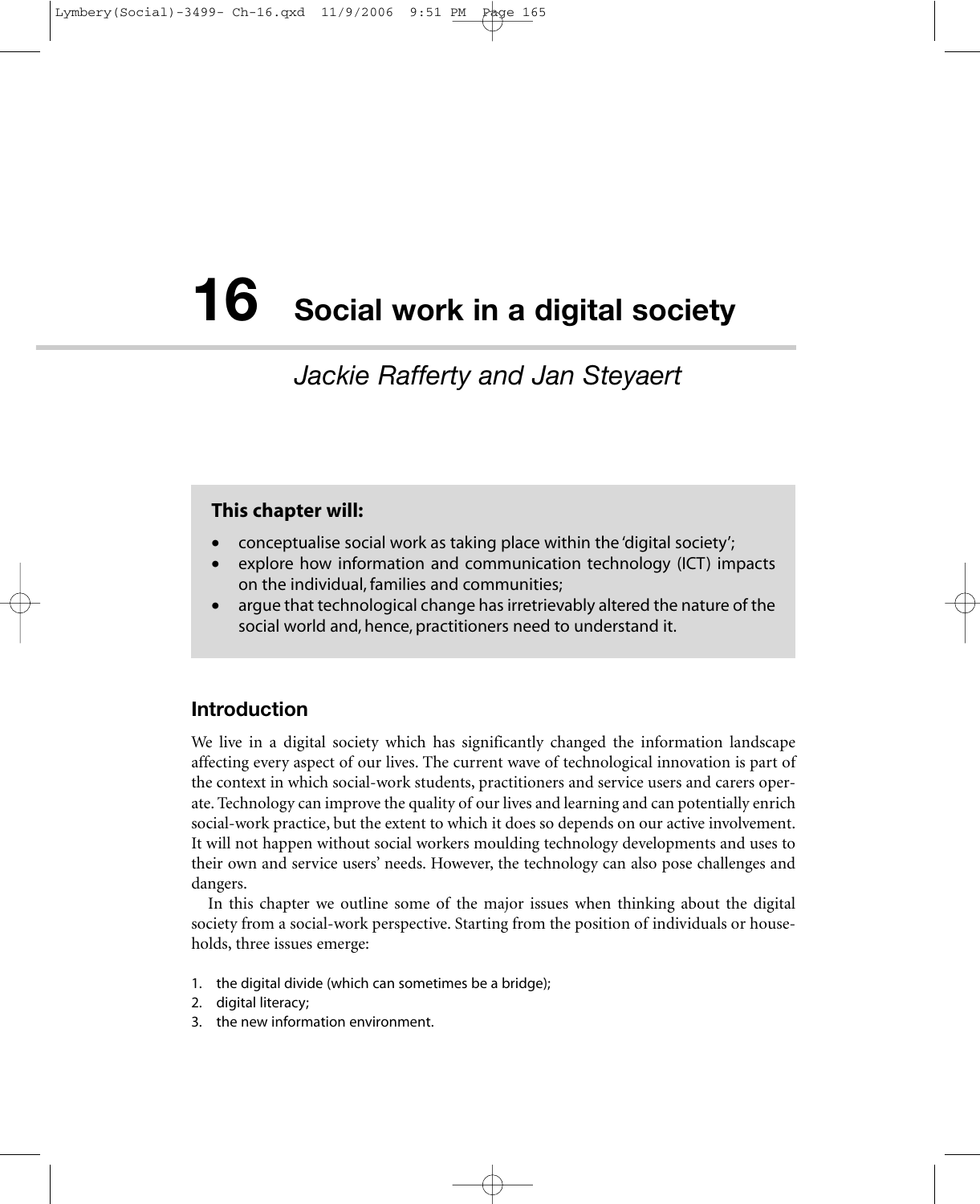This new information environment is also part of the new meeting place between service users and social workers which necessitates changes in social-work practice, as well as in social workers' skill sets. Finally we outline an extra digital skill social workers need, which we label 'innovation through resistance'.

> Q. Think about the ways you use ICT.What are they? What issues of inequality can you identify when you think about the use of ICT?

# Digital divide

To make progress in using ICT for social work and social care requires practitioners, service users and carers to be digitally literate and to have access to the technology. In 1995, the North American magazine *Newsweek* described the average internet user as politically conservative, white, male, single, native English-speaking, living in North America and a professional, manager or student. Much has changed, mainly through the widespread availability of the Internet in Western countries. Technological innovation has rarely undergone such a rapid diffusion process. Although the speed of diffusion seems to be slowing down, the community of internet users still grows.

Amidst rapid diffusion of computers and the Internet, we should remember that there are huge inequalities concerning who benefits from innovations. The digital divide surfaces at a global (Finland has more internet connections than the whole of Latin America), geopolitical regional (far less computer diffusion in southern Europe than in north-west Europe) and at the household level. At each level, different dynamics play and specific solutions need to be identified. In this chapter, we focus on the latter level: households.

There are no less than seven significant socio-demographic factors that indicate social exclusion. These include:

- 1. income;
- 2. educational level;
- 3. gender;
- 4. age;
- 5. employment status;
- 6. ethnicity
- 7. type of household (e.g., single-parent).

Access to the Internet follows the same pattern: the higher the household income, or the younger its members, or the more Western its ethnicity, the more Internet access it will have. The only surprise is how unsurprising it is that precisely these seven variables influence internet access. There is a strong argument that the digital divide is not digital at all,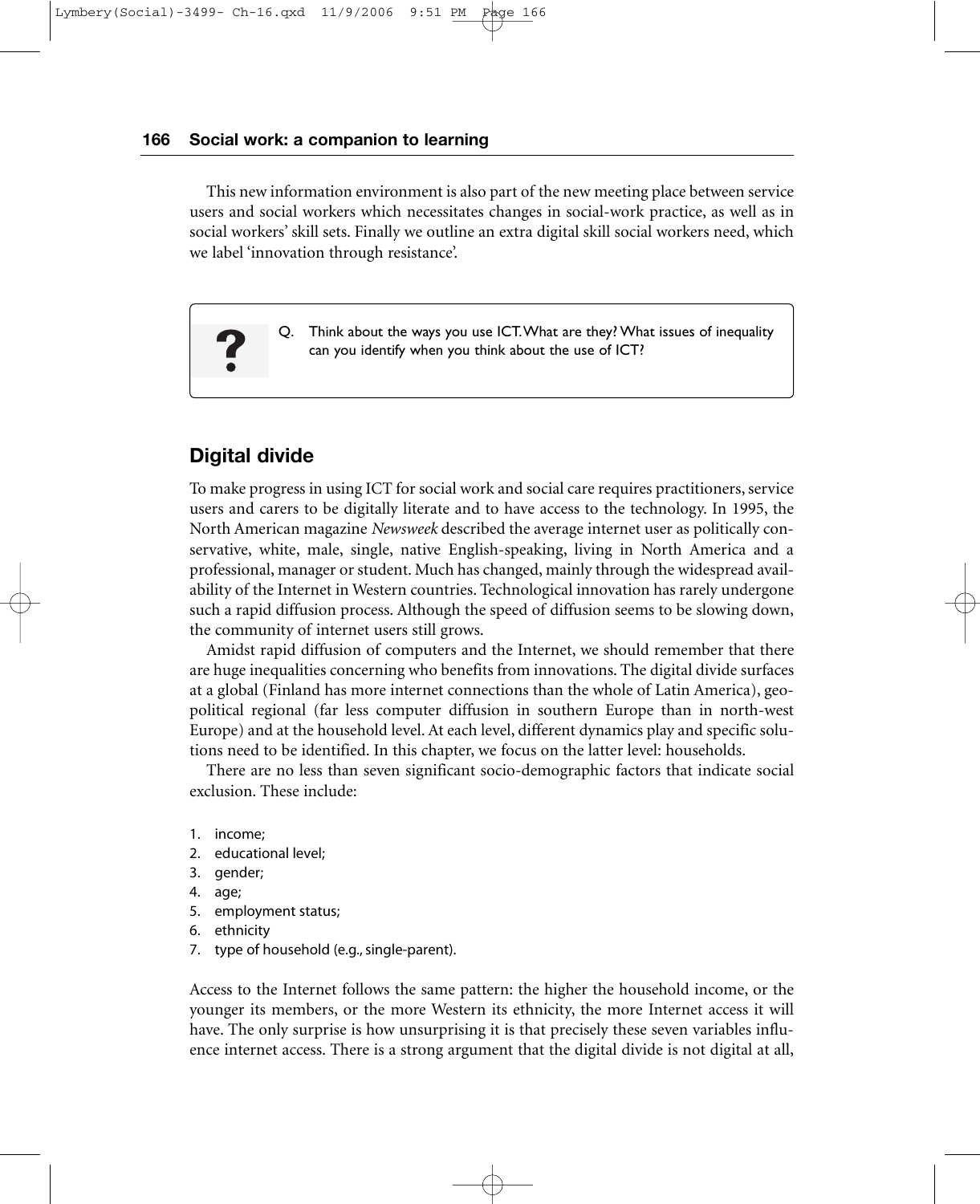but another facet of social exclusion. As such, having access to the new media differs little from having access to health care, education or employment.

The digital divide is in permanent flux. Gender is one of the seven indicated fault lines and used to be a very strong divide. However, there has been a shift, and gender is no longer a strong indicator for access to technology. Men and women have similar levels of access to, for example, mobile phones and internet connections. While some divides narrow, others increase. Over the past five years there has been a considerable shift away from income and education level as prime factors in the digital divide towards age. While younger age groups earlier indicated high costs and opportunities elsewhere (school and work) as a significant reason not to have home internet access, older age groups cite lack of both interest and digital skills. This raises the distinction between diversity and a divide. If older people are comfortable using the old media and see no interest in acquiring access to new media, should we still define this as a digital divide or as an informed choice?

Benefiting from computers and the Internet is not only based on access but also relates to usage. It is reasonably safe to state that, on average, time spent using the Internet continues to increase. (However, one has to bear in mind that people's responses are notoriously unreliable when asked about how they spend their time, and time-diary surveys are complex and expensive.) Such developments go together with the shift from metered to unmetered access, from dial-up connections to broadband or cable. It also generates a debate on time displacement, whether the Internet is taking time from 'television time', 'social time' or 'work time'.

Finally, to understand the balance of benefits from computers and the Internet, in addition to quantity of usage, we also need to look at 'quality' of usage. It makes quite a difference to someone's quality of life whether they spend an hour online to increase their employability by e-learning new skills or to increase their social networks by catching up with old friends and 'weak ties' (Granovetter, 1983), or by playing online games, browsing pornography or chatting with unknown partners in a chat room.

Research on internet use amongst Swiss households found that its use for entertainment varied across socio-demographic groups. Less-educated people used the Internet predominantly for entertainment, while more educated people used it in a more information-oriented way (Bonfadelli, 2002). This finding also related to low-income households being surprisingly well represented among broadband users as a consequence of peer-downloading music or movies.

In attempting to 'deconstruct' internet usage, the Dutch Dialogic company has constructed a typology of usage. Their ICET-model differentiates between four categories:

- 1. **I**nformation gathering;
- 2. **C**ommunication, sending messages between people;
- 3. **E**ntertainment, whether online or offline, alone or multi-player;
- 4. **T**ransactions, such as e-banking or shopping.

While conceptually useful, no one has reliable survey data building on this classification. It is a lot easier to ask 'Do you have Internet access at home?' than to ask for what purposes it is used.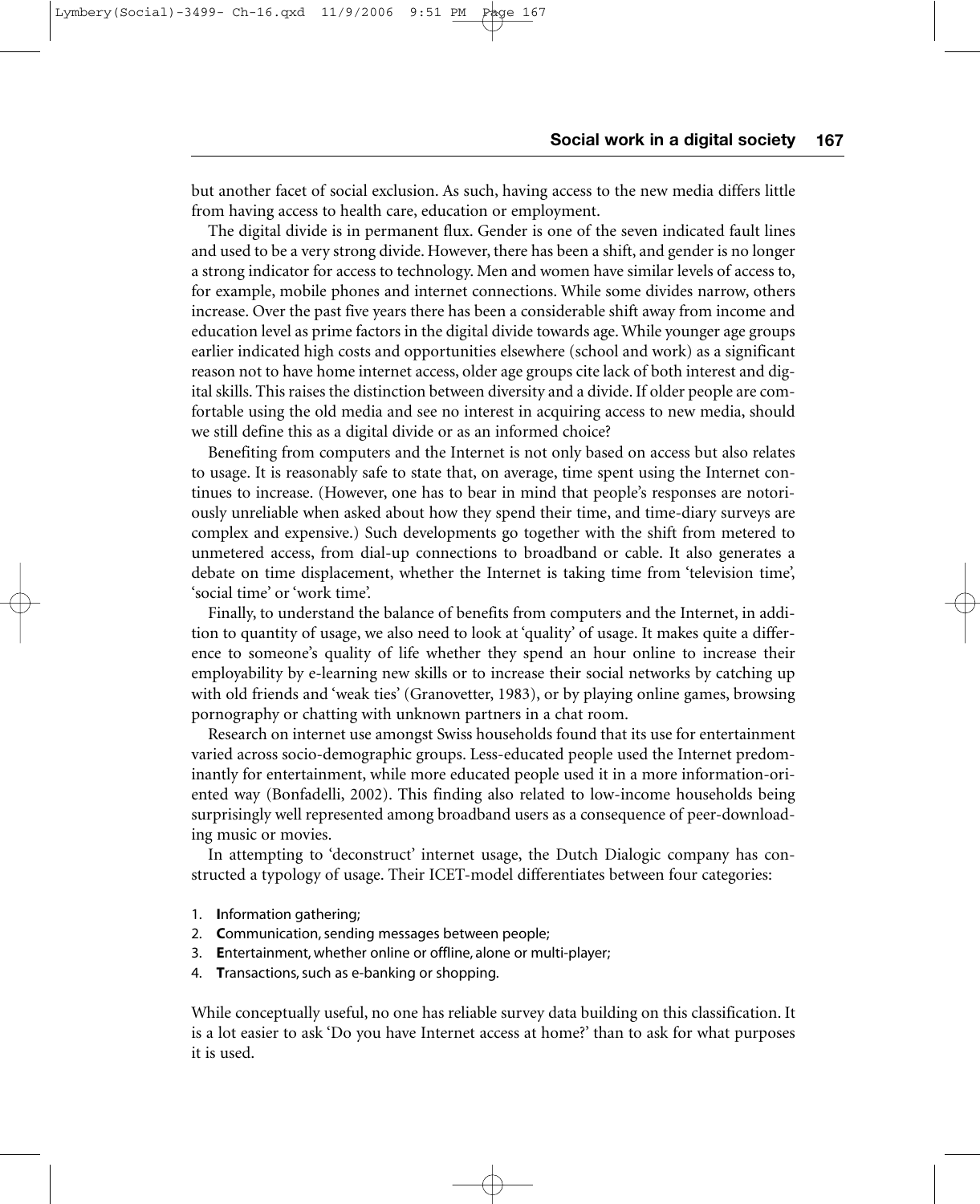A study on educational achievements and home access to computers and the Internet highlighted why differentiating between 'quality' of usage is important (Valentine et al., 2005). The survey results indicated that girls benefited from home access and achieved higher GCSE grades than students without home access. Surprisingly, boys with home access to the Internet achieved lower GCSE grades than those without home access. The critical element was that girls tend to use the computer for homework, while boys tend to use it for gaming. This illustrates the need to look at content preferences, rather than solely looking at media access.

## Digital bridges

There is a digital divide when exclusion from internet access coincides with exclusion from other resources such as education or income. Fortunately, access to technology can also be a compensation for exclusion elsewhere. Here it can form a 'digital bridge'.

Two examples illustrate technology's liberating potential. The first is where technology helps to compensate for exclusion resulting from mobility impairment. With the lack of 'access for all', people with impaired mobility can benefit from online services. These can be for work (dispersed call centres, translation work), shopping (e-commerce) or for education (off-campus e-learning). Naturally, this requires a focus on the accessibility of online services. Far too often, as with physical-access issues, online services are not designed to cope with users with functional impairments, needing to use screen readers for example. There is an inclusion-exclusion paradox here, with technology having the potential to include those with functional impairments, but current use often not capitalising on this (Steyaert, 2005).

The second example is where people reduce loneliness through technology. The literature discusses whether usage of the Internet reduces or increases loneliness. While Kraut and his colleagues initially said that engaging with the Internet increases loneliness, their later results showed mixed effects: those rich in social contacts benefit from technology; those with poor social networks see little benefit when using the Internet; those who tend to be extrovert gain from using the Internet; those who tend to be introvert don't (Kraut et al. 1998 and 2002). There are, however, certain groups of people who are extroverts but still face loneliness. In Eindhoven, in the Netherlands, an experiment was carried out with older people experiencing loneliness because of chronic illness. By providing them with computers, broadband internet access and training and support, feelings of loneliness dropped. This was because, for some participants, it was lack of mobility rather than being introverted that was causing weak social networks. This illustrates when technology can play an important role and is one reason why it is important for social workers to understand its potential for service users and carers.

# Digital literacy

The digital revolution has reached the stage where people need technological literacy to participate fully in society. The range of possibilities for engaging electronically with society continues to grow whether in social interactions such as keeping in touch with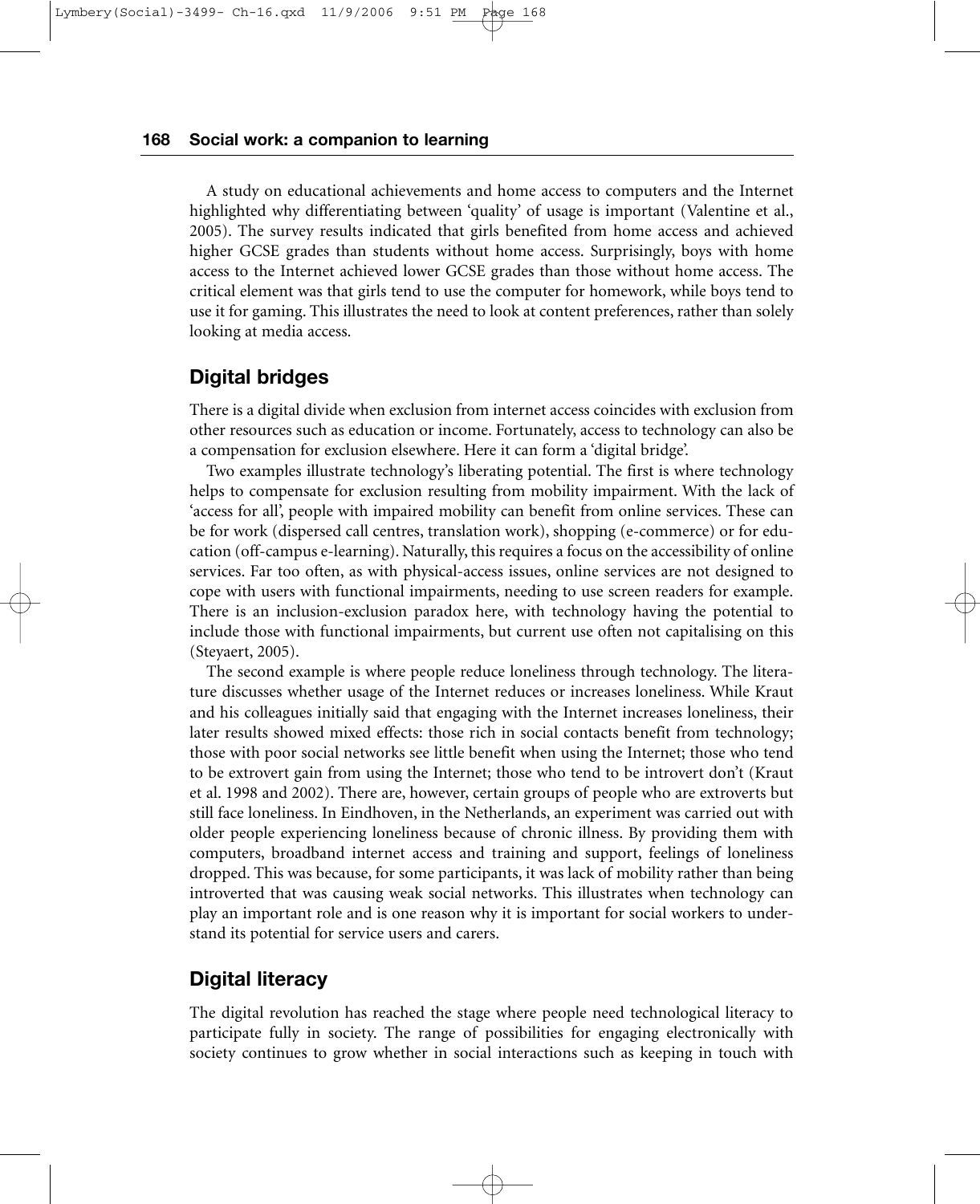friends through e-mails and text messaging, accessing formal or informal learning opportunities, working in the office (word-processing, presentations) or consuming goods and services (e-tourism, e-banking, e-shopping).

The need for updated skills in the wake of the diffusion of new technologies is not new and is certainly not specific to computer technology. When the bicycle was introduced, people had to learn how to cycle. Even when the telephone was introduced, Bell trained women in the USA to make short and factual calls rather than holding long social conversations (Fischer, 1992). Telephones were, after all, intended for short business communications.

Following a similar pattern, the same is happening with current waves of innovations, especially computer and internet technology. Public-sector initiatives to support digital literacy include computer-technology centres and training courses organised through public libraries or community centres. Education at primary, secondary and tertiary levels has also encompassed digital literacy within its formal curriculum.

Q. What skills do you think you need to use ICT? Which do you already have?

Digital literacy differs in some ways from traditional literacy. In order to clarify the concept of digital literacy, we distinguish three forms of skills: instrumental, structural and strategic (Steyaert, 2000).

#### Instrumental

*Instrumental skills* refer to dealing with the technology, knowing how to use a keyboard and mouse and more complex manipulations such as sending an e-mail with an attached file, using word-processing, database and spreadsheet applications, searching the Internet or downloading and installing software. Such instrumental skills can be considered equivalent to reading skills in printed media. The European Computer Driving Licence (ECDL) initiative is an example of learning and testing instrumental skills. This level of skill has been embedded into the social-work degree. In England and Scotland, social-work students must have passed the ECDL or its equivalent, whilst in Wales they must meet the ICT skills set out in the ECDL. This requirement is likely to be reviewed in 2006 and may be modified (Holt and Rafferty, 2005).

# **Structural**

*Structural skills* refer to the ability to use the (new) structures in which information is contained. This would be analogous in traditional printed media skills to using the index in a book or knowing how to find a book in the library. In the new media, the 'old' skills are complemented by others such as making use of hyperlinks or knowing how to undertake searches. It also involves assessing information found, not relying on others' quality checks. Information on the Internet can be past its 'use-by' date or of dubious origin, and the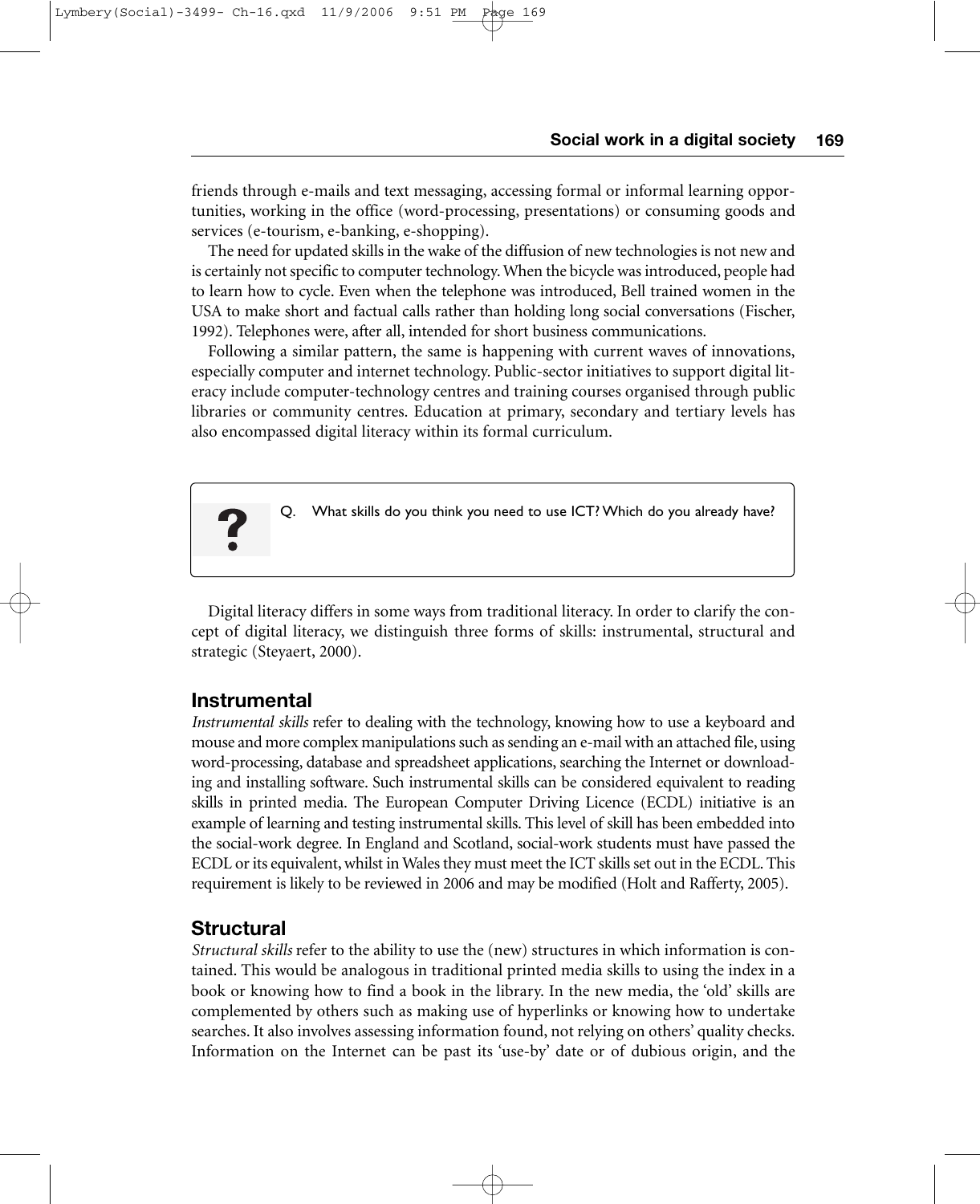reader needs to be aware of this. A useful tool for social-work educators and learners is the online tutorial *Internet for Social Workers* (at <http://www.vts.rdn.ac.uk/tutorial/socialworker>)*.*

#### **Strategic**

*Strategic skills* refer to more strategic uses of information and include the ability to proactively seek information, the ability to critically analyse available information and act on it and the continuous scanning of the environment for information relevant to work or personal life, sometimes referred to as organised serendipity. These skills become more critical in society as the information landscape permeates our daily activities, but they are not essentially digital. They are very similar for non-digital media and have a strong relationship to media literacy. They are relevant to developing a research-minded approach to social-work learning and practice. The online resource Research Mindedness in Social Work and Social Care explores this further (at <http://www.resmind.swap.ac.uk>).

Q. Which skills do you need to develop?

# The new information and communication environment

A schema for considering the role of ICT in relation to individuals, families, groups or communities is to consider whether the technology is being used to replace other means of doing the same thing (first wave), such as sending an e-mail instead of posting a letter, to enhance the activity by using a particular technological means (second wave), such as sending a text message to a number of people at the same time, or in a transformative fashion, by enabling people to engage in activities they could not otherwise do (third wave). For instance, communities were once defined by geographical boundaries and social interaction within those boundaries, but a good example of third-wave technology is the ability for communities of interest to come together through the Internet. We can see this clearly in relation to health issues, where a diagnosis of ill health sees us going to Google to find out more information. We will find research papers that are difficult to understand, information written by professionals for lay consumption, as on 'NHS Direct', but also bulletin boards and chat rooms where we can contact others experiencing the same illness, sometimes with professionals as part of the community. Josefsson (2003) investigated healthbased online communities and found that patients 'need to get informed and to interact with others in the same situation'. Josefsson (2003) cited Mittman and Cain (2001) who described this type of community-building for patients and caregivers as being one of the leading-edge applications associated with future health-care use of the Internet. In the UK, Hardey (1999: 820) concluded that, 'the Internet forms the site of a new struggle over expertise in health that will transform the relationship between the health professions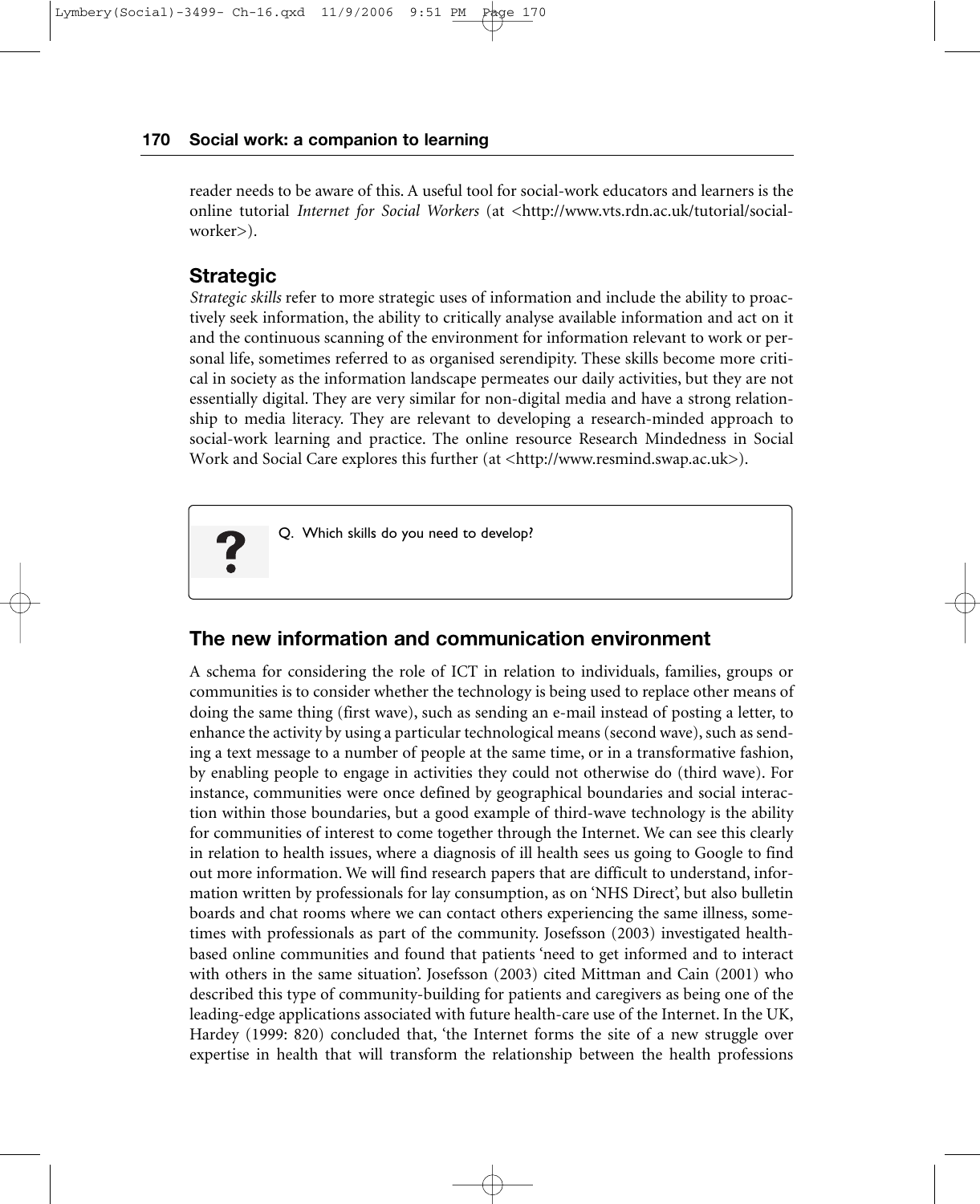and their clients'. If these findings are true for health care, surely they are also true for social care?

However, it is difficult in the current framework of social-work education and practice to envisage the day when we can take for granted the ability to do a virtual tour of a residential home for an ageing parent with user reviews as found as on Amazon.com for books or DVDs, or for someone with a care-management package to join an online user forum. Yet the rise of service-user and carer involvement in social-work practice may well presage just such developments.

# Changing the dialogue

Are we at the beginning of the third wave of the social-work technology which represents praxis for some and a nemesis for others? As technology becomes ubiquitous will it increasingly complement or replace face-to-face social work? Since the typology of skills was identified in 2000, a fourth category needs to be added: that of digital practice skills. Social workers still and increasingly unfairly are stereotyped as technophobic – they have had to engage with social-work information systems and there is evidence of the beginnings of involvement with technology to enrich professional practice such as online counselling services (Rafferty and Waldman, 2006).

Digital practice will require extending the instrumental skill set as it will be difficult to undertake social work online if your typing skills are very slow, though that will probably be overtaken by the increasing simplicity of using the computer to talk to, and see, each other through audio and visual applications. More importantly, it also requires extension of practice skills.

The method of communication can influence not only what is discussed but also how. Sentences are often sent in shorthand and SMS text language is often used. Young people are used to texting and communicating in an abbreviated form, a skill easily transferable to the computer keyboard. The loss of visual information can create uncertainty and result in rapid exchange conversations to avoid delay. This means that in this abbreviated form there is a tendency to dispense with the normal formalities of greeting. It is this 'in your face' approach that is so different to face to face work. It might take weeks of face to face work before a young person might disclose abuse whereas through the computer it might well be the opening sentence.

(Waldman and Storey, 2004)

The quote is from a social worker in an National Society for the Prevention of Curelty to Children (NSPCC) online youth-counselling service. The evaluation cites social workers being challenged in the online medium in terms of:

building trust and expressing sympathy and understanding without the usual body language clues; dealing with asynchronous flows of communication; the shift in power and control in the relationship from the worker to the young person; the fast levels of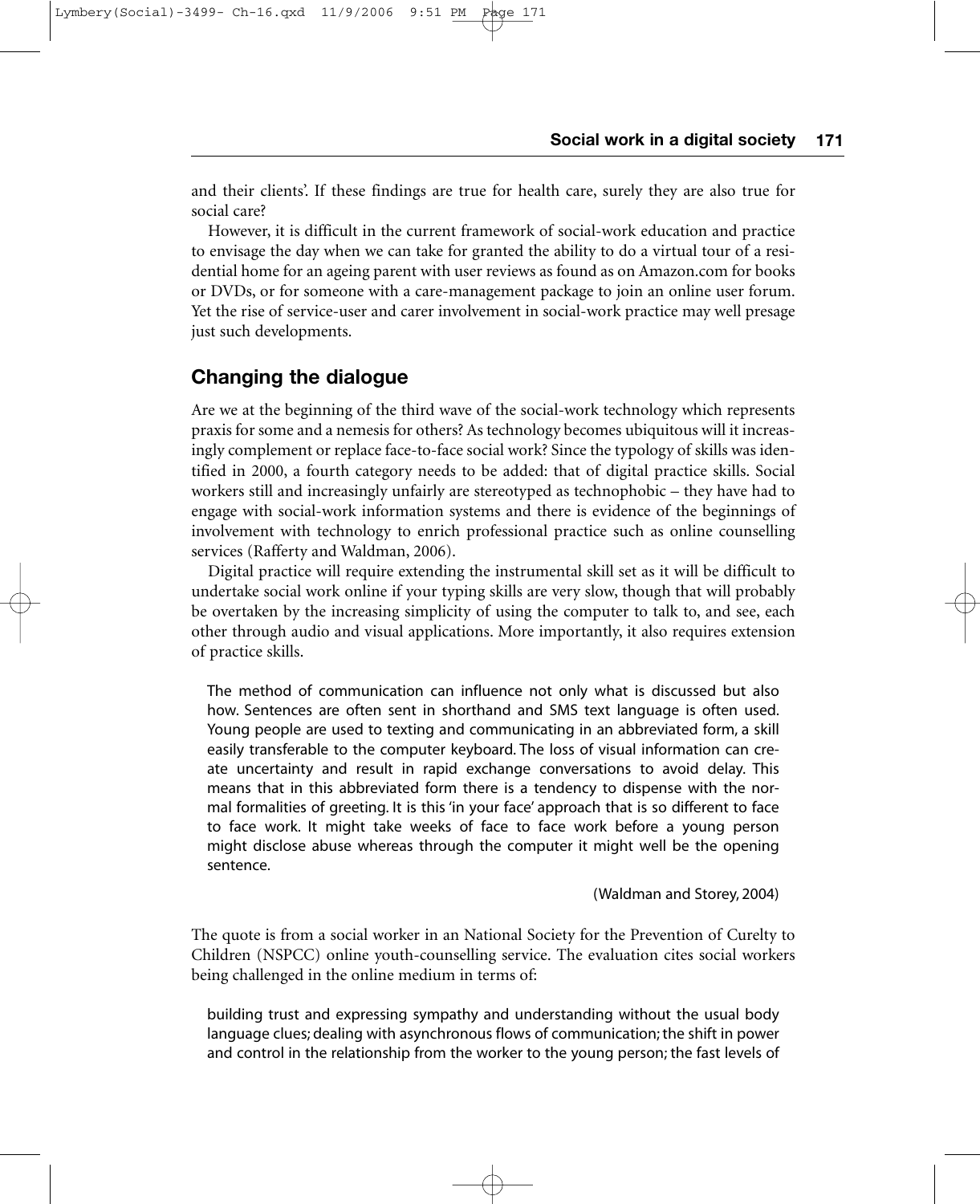disclosure, managing silences and endings; managing supervision when every word is recorded on the computer.

(Waldman, 2004).

As technology-based services driven by innovators explore new ways of working, they highlight the fact that managing change requires time, resources, training and a cooperative culture. Whereas the NSPCC evaluation highlighted the need for additional practiceskills training, an Australian survey indicated that nearly half of the social workers at Centrelink, a call-centre operation providing online benefit services, had received no formal training in how to use the technologies on which they relied heavily (Humphries and Camilleri, 2002). The instrumental and even the structural skill sets are challenges that will be met as time passes. However, we are a long way from enabling students to learn e-practice skills, and achieving this requires development of both educators and the curriculum.

# Social work practice

Q. How can you use ICT in your social-work practice? What concerns you about use of ICT in social work?

The use of ICT in social-work practice arose as a consequence of the political shift in climate within social policy as public services moved into the era of accountability and monitoring (see Chapter 22 for an analysis of this). This was a greater influence than either technological determinism (albeit a major influence) or social constructivism.

Several authors argue that technology is not a politically or morally neutral factor in the implementation of social policy (see, for example, the chapters by Harlow, Gould, and Huntington and Sapey in Harlow and Webb [2003]). Lord Laming wrote in his introduction to the Inquiry Report on Victoria Climbié:

Improvements to the way information is exchanged within and between agencies are imperative if children are to be adequately safeguarded. Staff must be held accountable for the quality of the information they provide. Information systems that depend on the random passing of slips of paper have no place in modern services.

(Laming, 2003)

Along with growth in monitoring and accountability, social workers have struggled to adapt to using computerised care-management and children's-information systems in the UK. Many staff experienced the introduction of such systems as often less than enhancing of their practice, particularly where their perspective is that the systems are being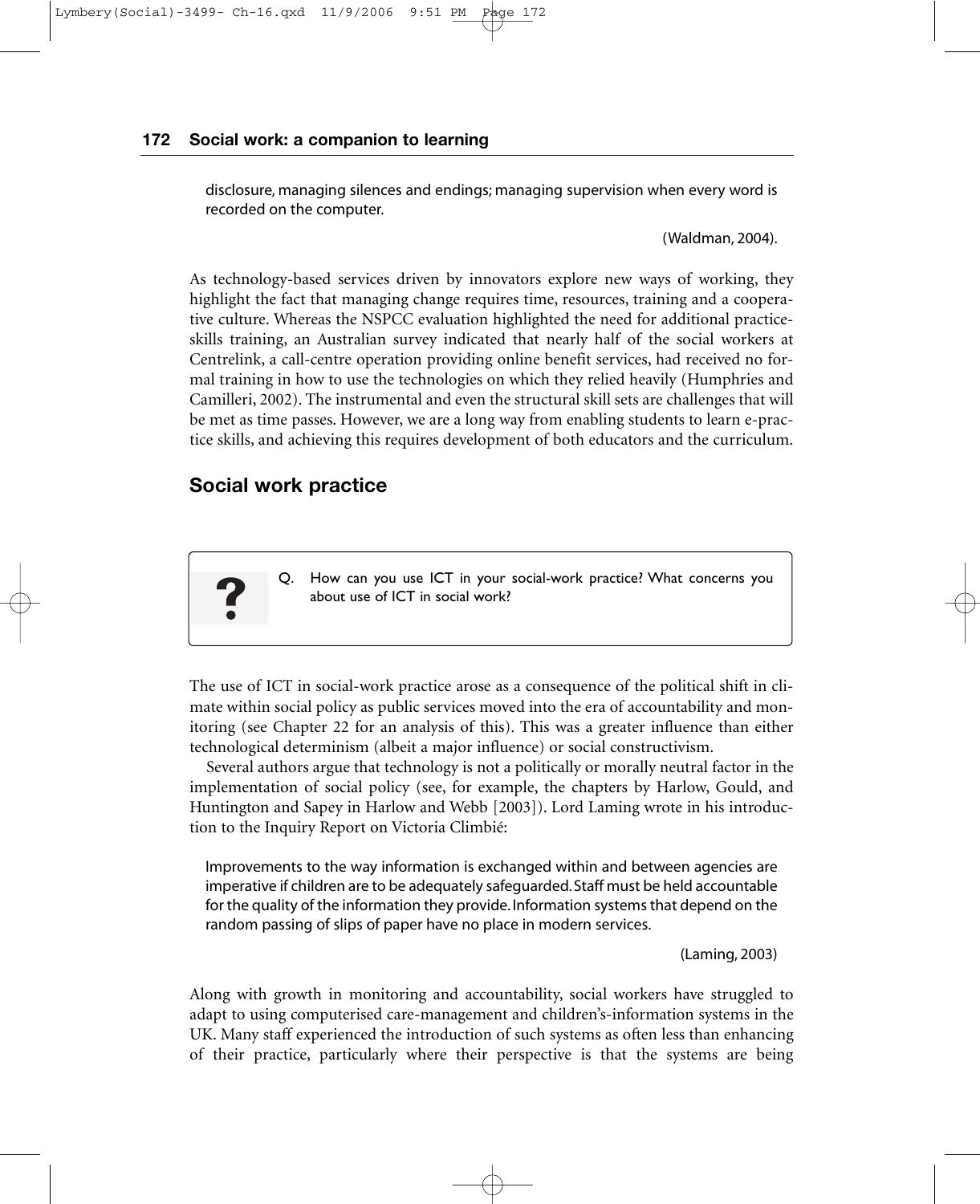implemented as part of new managerialism and that the 'emphasis is on the use of performance monitoring, performance indicators and outcome measures' rather than on the service-user – practitioner relationship or policy intelligence-gathering (Postle, 2002; Richards et al. 2005; see also Chapter 17).

The Electronic Social Care Record implemented in 2006 is at the heart of shared information systems, storing details of every social-service 'user' in a database which can be shared with all relevant professionals. This development expands our understanding of information-system records by opening up the possibility of including unstructured information, even audio and video recordings. With growing interprofessional and multidisciplinary practice across social services, health, criminal justice and education systems, issues of skills, accuracy, privacy and data protection are growing challenges. It is not just an issue of information systems talking to each other through technological interoperability. Social workers have found working with computerised information systems raises technical and ethical complexities and feel it detracts from face-to-face work.

Using the typology above, the introduction of computerised information systems equates to the first wave of social-work technology, complementing or replacing paper records. Perhaps the second wave has been the use of e-mail for communicating with colleagues and with service users, usually to arrange face-to-face meetings, and use of the Internet for accessing information. Even this wave generated examples of innovative service provision. For example, the Samaritans started an e-mail support service for people with mental illness. In 1999, the Samaritans received 25,000 e-mail contacts; in 2004 the number of e-mail contacts had risen to 100,000. 'The Samaritans believe that people find it easier to express their feelings using email than they do on the phone – email contacts are three times more likely to mention suicidal thoughts than phone callers. It's not entirely clear what is happening, but it seems that people find the anonymity of the medium helpful' (LASA, 2000). Yet current systems are but the first step on the virtual ladder of e-social services in a digital society, and we are just beginning to see the potential of the third, transformative wave.

#### Social constructivist or technological determinism

Social workers are not just routine professionals who carry out the tasks they are asked to do. Like most modern professionals, they are reflexive practitioners who perform their job while innovating. This idea applies to most social interventions, and, hence, also to those involving technology. From that perspective, any apparent reluctance of social workers to engage too optimistically with technology in daily practice can be seen as healthy when their focus is on improving the use of technology and its relevance to social work. Such an 'innovation-through-resistance' attitude is probably more suitable for the social-work context than uncritical technology fascination.

Consequently, there is one specific aspect of digital literacy that needs to be highlighted here. This relates to approaching technology from a social-constructivist perspective rather than technological determinism. Technological innovation is often taken for granted and approached very similarly to the weather: you can learn to understand forecasts and take appropriate measures (your umbrella!) but you can't change the weather. Given the history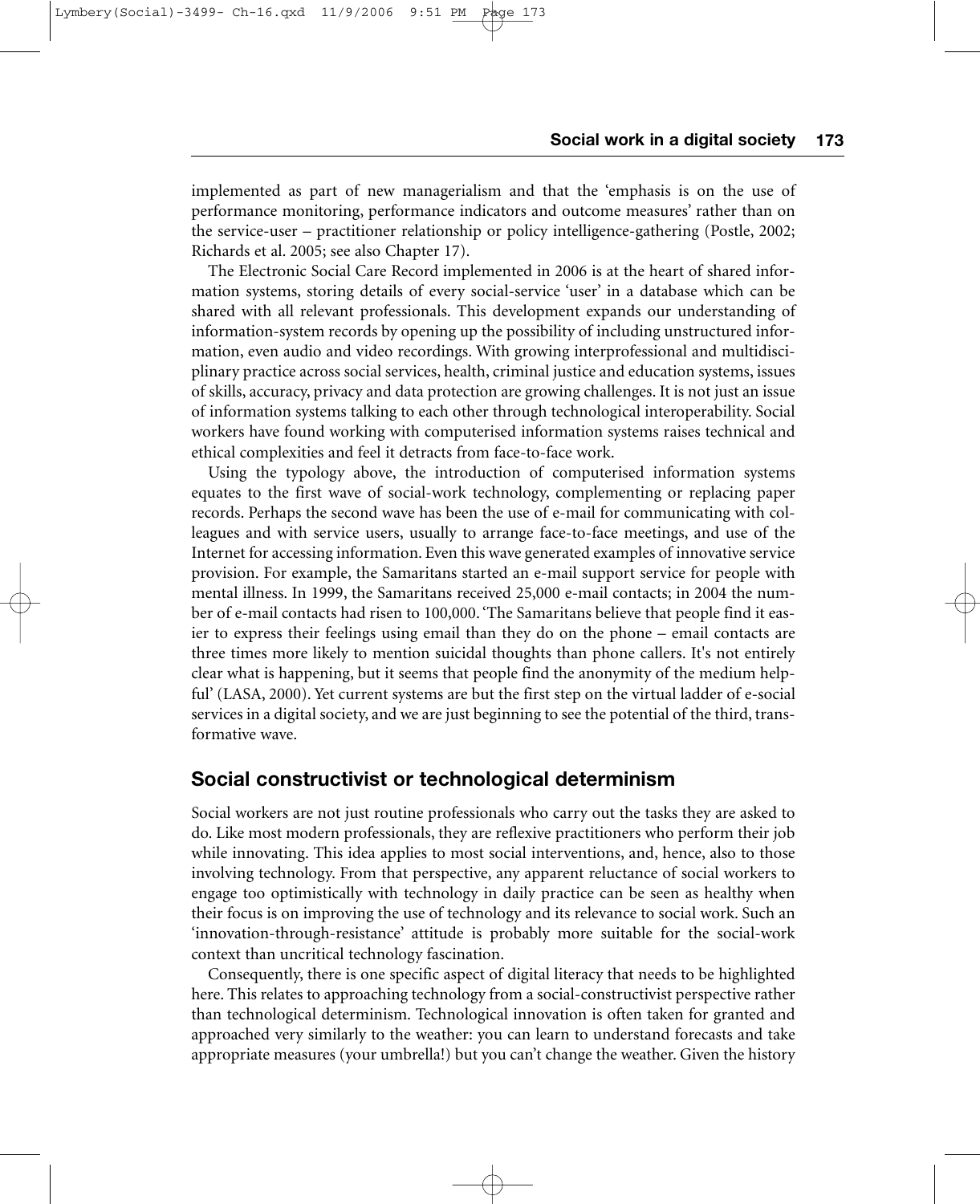of technology, that is a very peculiar approach. Most innovations were not developed in laboratories by engineers but emerged from dialogue between product innovators and early users. How did popular applications such as chat or peer-to-peer networks emerge? Because some amateur had a good idea, developed a prototype and had some success then, later, professional product/technology developers expanded it. That is how Jarkko Oikarinen kick-started chat software in 1988, and how Shawn Fanning developed Napster in 1999. In other cases, the technology comes from industry, but the actual applications were not foreseen. This is how mobile-phone text-messaging developed. It was originally only a tool for telephone engineers to communicate and not a service for end-users. Sending a text message was free until the telephone companies realised that people were actually willing to pay a small amount of money for sending small amounts of text.

Approaching technology from a social-constructivist perspective and learning from the 'negotiations' between industry and users provides a starting point for dealing with some of the social consequences of technology. From the perspective of a social worker, it should not make a difference whether there's a computer on their desk (or a laptop for home visits), but whether the applications that run on the technology mirror the process of social-work practice or are mainly driven by a managerial or accounting and actuarial rationale. Far too often, social workers have resisted technology as such and have not been partners (or have been weak ones) in the process of constructing applications. No wonder then that the social-work rationale is often missing (or weak).

There are also examples of negotiated developments. Accessibility is a major concern for people with functional impairments, or for older people. Their 'negotiations' have resulted in major software developers such as Microsoft building functionality into products to enhance accessibility and launching simple-to-use technology. See §508 of the US Rehabilitation Act and <http://www.microsoft.com/enable/>, <http://www.corel.com/ accessibility/> or <http://access.adobe.com>. See also, for example, <http://www. simpc.nl> for simple computers for older people, or Philips' new slogan on 'sense and simplicity'. Assistive technologies provide technology solutions that can support disabled people to lead more independent lives. Outside of the assistive-technology and management-information arenas, very little research is being carried out in the UK concerning how these technology tools can support service users and carers and social-work practitioners, and this situation urgently needs to be remedied.

#### Conclusion

In this chapter we have explored some of the ways in which ICT can impact on the individual, families and communities and have provided frameworks to make sense of what is happening around us as we enter the digital society. We have argued that the level at which technology can enhance social-work practice and process is not a given, and the potential benefits of the technology will not be realised unless social workers engage creatively with the tools that are already available. They need to work with the technology and its developers to ensure future developments enhance quality of life and work for service users, carers and practitioners, as well as providing data for management and policy purposes. Preparing practitioners for this role requires curriculum changes that take account of the